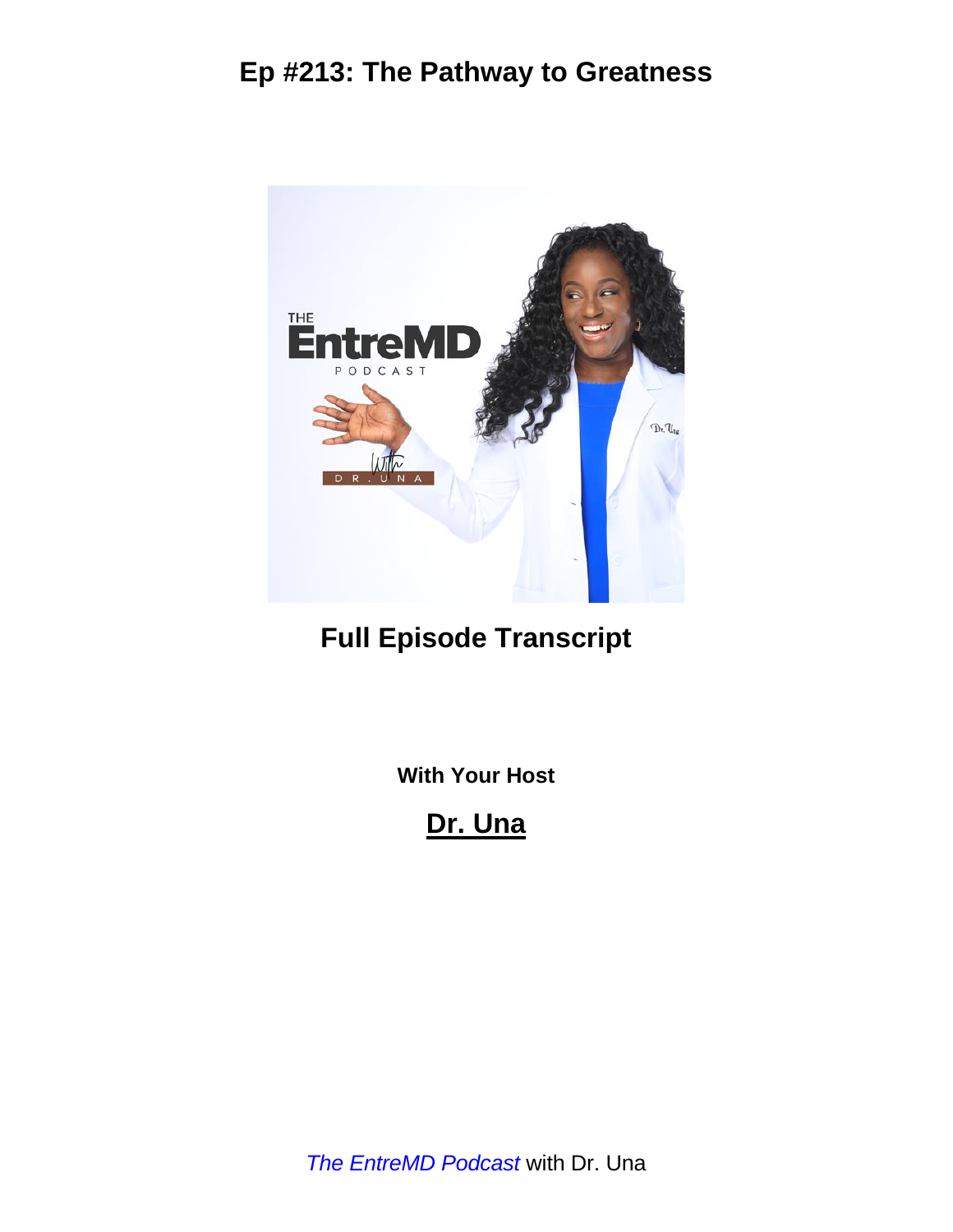Hi docs, welcome to *The EntreMD Podcast*, where it's all about helping amazing physicians just like you embrace entrepreneurship so you can have the freedom to live life and practice medicine on your terms. I'm your host, Dr. Una.

Hello, hello, hello, welcome back to another episode of *The EntreMD Podcast. A*s always, super pumped that you are listening. Thank you so much for being a listener. I truly am honored that you come back week after week and you share the podcast and spread the word about it. I really, really appreciate it.

Today we're going to be talking about the pathway to greatness. And this is one of the episodes that you're going to come back to again and again and again. It's a very simple concept, but it has the potential to dramatically change your life, change your business, not just for now, but for decades. Okay, so the pathway to greatness.

Now, before we do that I do want to read a review for The EntreMD Method book. And this review is particularly special to me because this was review number 100. Okay, so we've crossed 100 reviews of The EntreMD Method book. I'm so grateful, thank you to everyone who has left a review.

And this is Dr. Kara Simonson and she says, "My go to gift for med student grads." Okay, so pay attention to this. She says, "This book is a phenomenal resource for anyone, but especially physicians looking to break the mold. I am in medical education and plan on gifting this to my graduating students/mentee cohort. The book is chock full of lessons that will serve them well, no matter the path each takes."

And so Dr. Kara, thank you so much for leaving this review. Thank you so much for buying copies for the graduating med students in that cohort. I truly appreciate it and I want to acknowledge you because you are the cavalry, right? This is what it's all about.

We have complained about the system enough, we have worried about it enough, we have waited for someone to save us enough. Now it is time for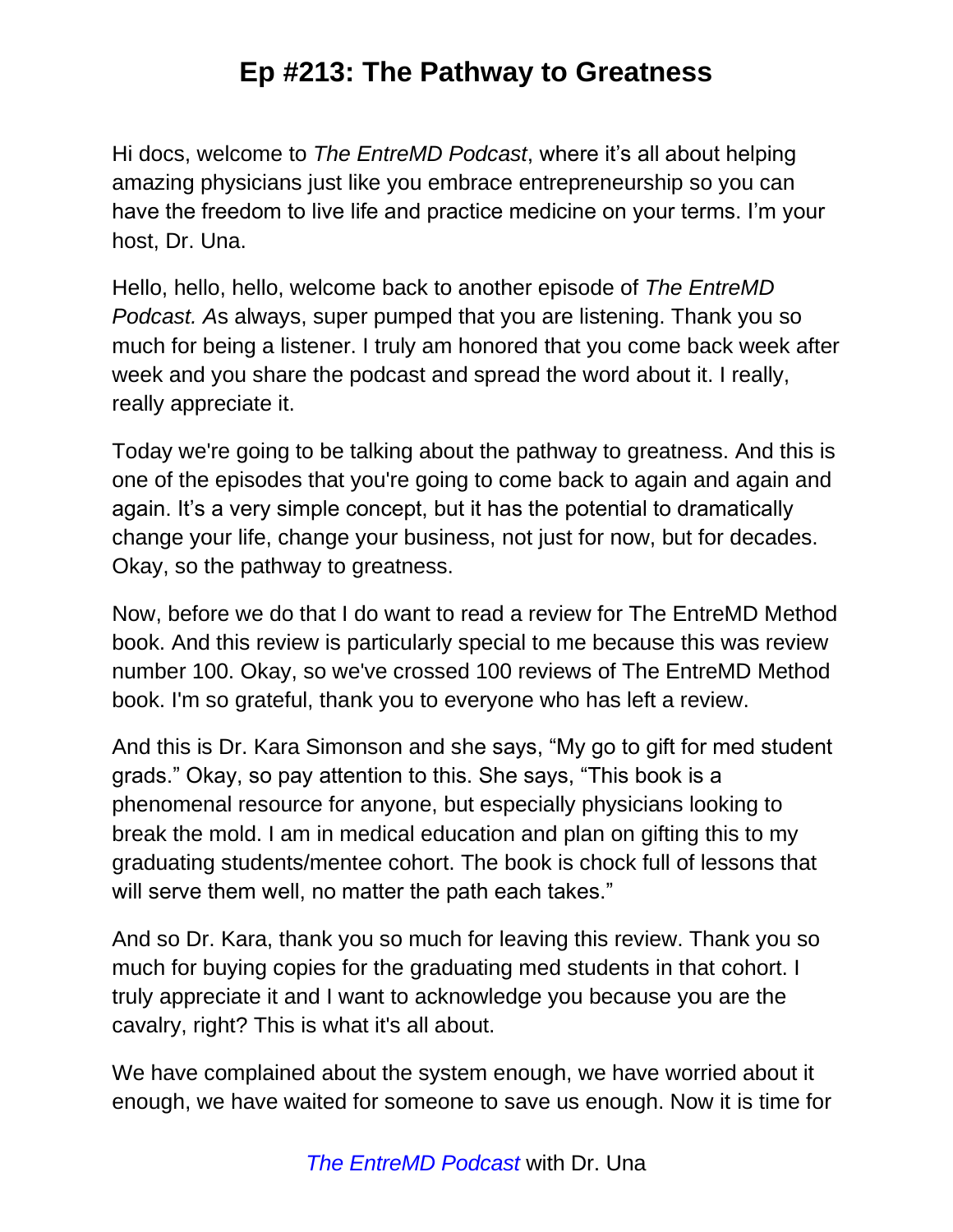us to do it ourselves. And that is exactly what you did, you took copies and you gave to them. So thank you so much for doing that.

Actually, I had copies sent to the residency program I graduated from, Newark Beth Israel Medical Center. I'm like, "Here, how many residents are there?" 32. I'm like, "Here, here are 32 books, put them in their hands." And I did that because that's the book I wish I had when I was graduating from residency, and the healthcare space was nothing like what it is today.

So they are graduating to a world that they really will not know how to navigate. And so this is a good way to kind of get them ready for the real world, open their eyes to new level of possibilities, right? And so thank you, thank you, thank you so much for that review. Love it.

Okay, so let's talk about the pathway to greatness. And this came out of a conversation that I had recently. I have a group of mentees that I met with, we had a dinner. And I love doing that because I was like, I just want to give back to these people. I want to take them behind the scene of some of the successes that I've had and tell them what exactly happened, what I did, and give them the opportunity to ask questions.

These are young women, they're not physicians. These are young women, and I'm like this one conversation, this one dinner can change their lives forever. And so I thought of the stories to tell them. I said, you know what? I'm going to talk to them about my journey to a million. So we ended up calling it a journey to a million.

And I was like, I'm just going to walk them from the first time I had the idea, the doubts around the idea, the things that I did, how I found the strategies, the waiting periods, all of it. I shared all of it, right? And then after I was done with it, I opened it up for questions. I was like, ask me whatever. Open book, let's do it.

And then so one of the amazing ladies, I really, really love her. She's amazing and she has a British accent. You guys know, if you don't know, you know that I love that accent, right? And so she asked a question, I'm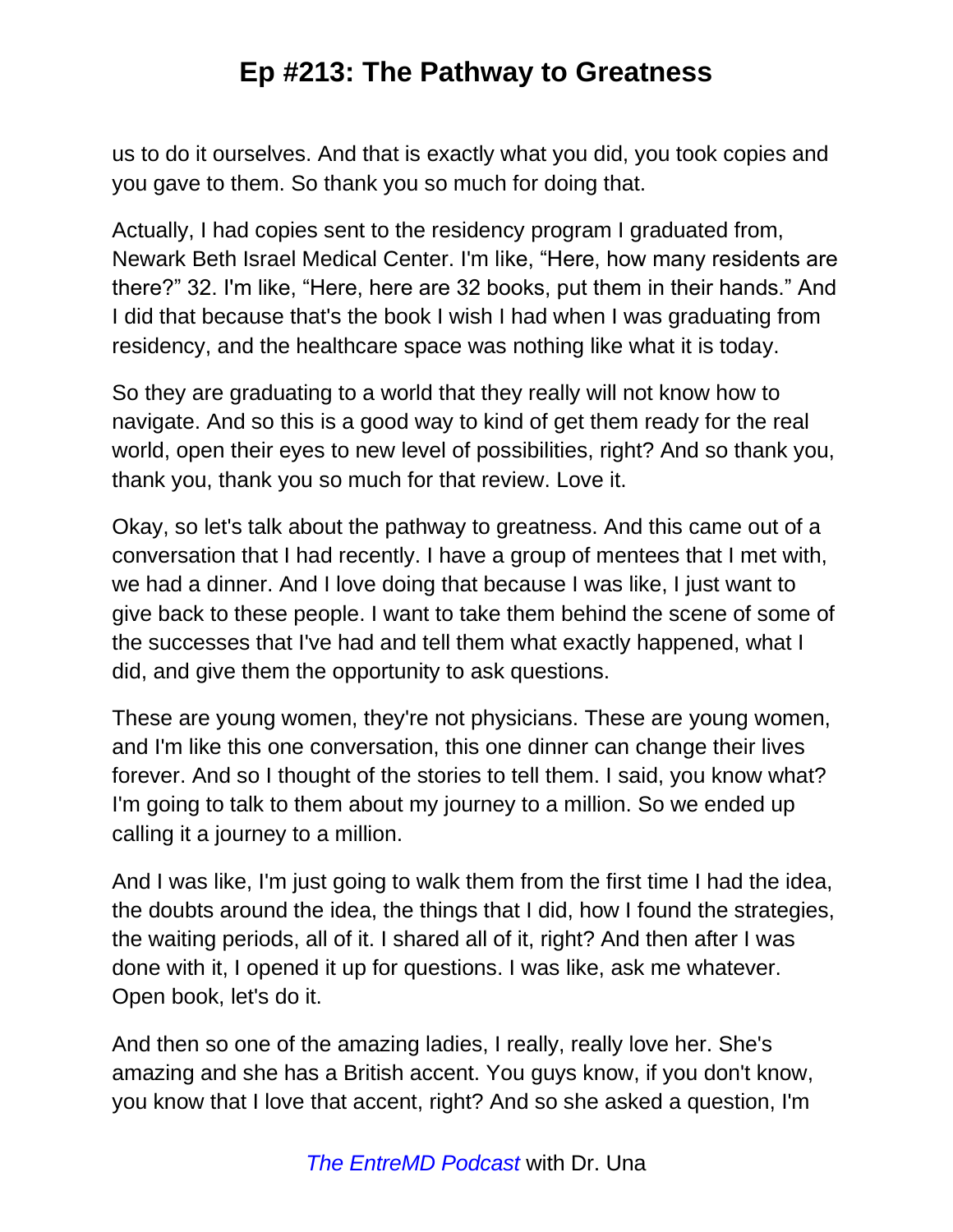not going to use her specific words because this was not recorded, so I'm kind of paraphrasing here.

And she was like, you know, you had talked about constantly being in rooms where everybody's like smarter than you or wealthier than you and stuff like that. And she's like, how do you deal with constantly having to level up? Right, like so you show up in a room like that, you level up, and then you find yourself in another room where you're at "the bottom of the pack," and then you have to start leveling up again. Like it's like I'm constantly needing to level up.

And when she said that I almost got out of my seat and did cartwheels because I'm like this is a brilliant question. Right? It's a brilliant question. So she's like, how do you deal with that? I said, well, the first thing you do is that you reframe that because to you, it seems like a problem, right? It's like, oh, I'm constantly needing to level up, I find myself constantly at the bottom of the pack and all of that.

But I was like, the truth of the matter is, it's not a problem. It's a great thing. Like for you to be this young and you're already having this experience, it's amazing, right? Because what that means is, you are constantly in the right room. You never want to be in the room where you're the smartest. I know that's something that is said a lot. But you also have to look at your life and say, okay, but is that my reality? Or am I in rooms where I'm the smartest, right?

Because think about it, if you're a physician and you're a successful entrepreneur, and maybe you have a podcast or YouTube and that's doing well, you have all these things going for you. And if you're not careful, you'll start finding that you are the smartest in the room, right? You're investing in real estate, you're doing this, you have the highest net worth and all of that. But you want to intentionally be in rooms where you're challenged, right?

And I said, so the fact that you are finding yourself leveling up and then finding yourself at the bottom of the pack, and that's in quotations, right?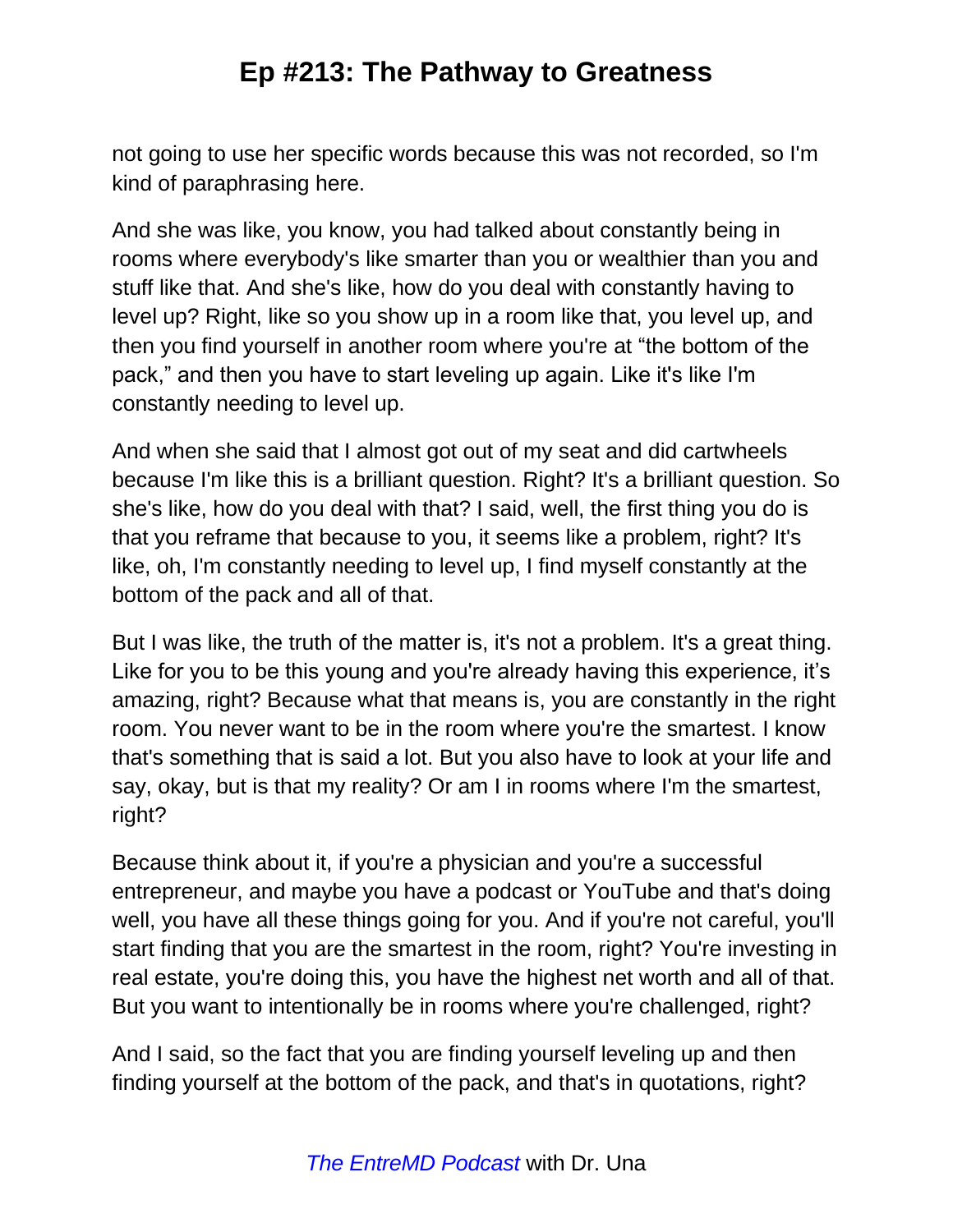She understands her value. But you're leveling up and you're finding yourself constantly leveling up, I mean, it's the best. So I wanted to share my thoughts around that and why I was so excited about that. And if that's not your experience, after this podcast episode my hope is that you make it your experience, right?

Okay, so a few thoughts, I'll give you three of them. So the first thing is, you always, always want to be in rooms where you're slightly intimidated, right? And when I say that, I don't mean you get in there and you're like, "Woe is me," and you don't speak up or anything like that. But it's almost like you have to catch yourself, right? Like you have to go like, oh, wait a minute.

You have to remind yourself of your value, right? Because there's that distance, like they've done all these things that some of them you haven't even dreamed of doing, right? Like, it's just out there, you want to be in rooms like that. And the reason for that is you become your environment. You become your environment, you become like those who are around you, right?

If you stand underneath a vent and the air is on high, you are going to get cold. You become your environment, right? They say that if you hang out with five millionaires, you become the sixth. If you hang out with five people that successful marriages, you become the sixth. You become your environment. Okay?

And so the thing is, who do I want to become? Then where are those people? And you go insert yourself with them, right? There's an old proverb that says, walk with the wise and become wise, the end. Like just walk with the wise, become wise. Right? So what is it that you want to accomplish? Who is it that you want to be? Like in your dreams who do you see? Find where those people are gathered and join the gathering, right?

You want to be in rooms where you are slightly intimidated, okay. And by that, you know what I mean. I don't mean you walk in there and you are intimidated, but you have to catch yourself so you aren't. And some of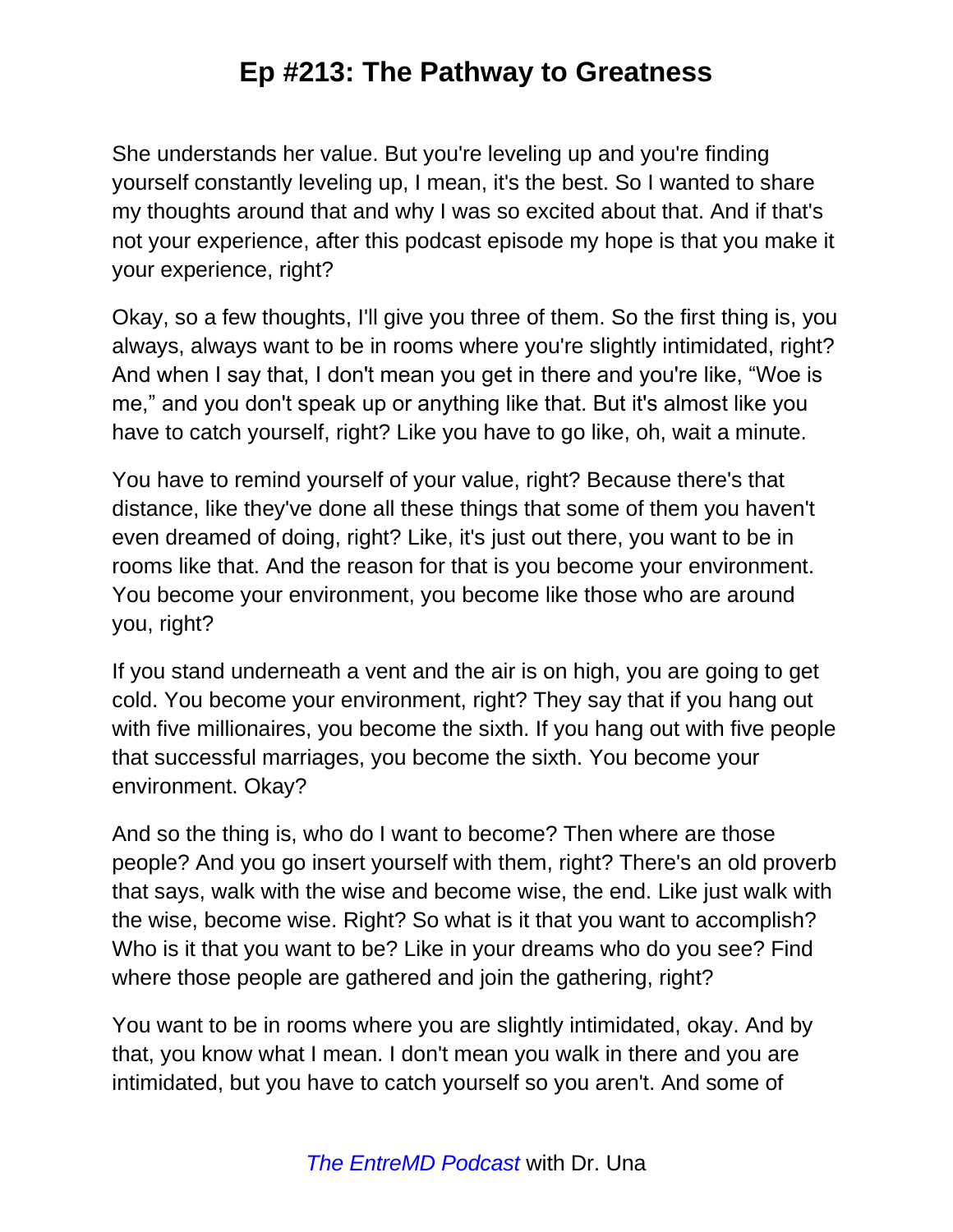those rooms, you may just find a lot of those rooms, especially at the higher levels, you will have to pay to play. And you have to be willing to pay to play. Your relationships are more valuable than money.

Relationships are more valuable than money because relationships can open doors for you that money will never open doors for, right? And each person you come in contact with, you know, let's look at it this way. here's someone you can come in contact with, who decides, you know, what? I have all these people in my audience I work with, and you work with people in my audience but you do for them something that I don't do. I'm going to send all my people to you. That one relationship can give you millions and millions of dollars. One, okay?

There may be another person who maybe they don't have millions of dollars, but they're connected. And they mention your name once in the right room and that could create for you millions and millions of dollars, right? There could be another person who doesn't look like much, is not well connected, doesn't have a big audience, but they have information, right? And that person can give you one piece of information that can become millions and millions of dollars.

The room matters. The relationships matter more than money, okay? So if you have to pay to play in some of these instances, don't get offended by it. Don't get mad at it, like why can't they just let anybody in? It doesn't work that way. That's just not the way it works, okay? All right, so if you need to pay to play, you can do that. All right?

That is also what we created in the EntreMD Business School, where you have a community of physician entrepreneurs. You have some people who you know, are doing a million in revenue. You have some people who are experiencing rapid growth, who started off with a bang, who are dominating on social media, who have connections that will blow your mind. Like connections to Miss Universe, connections to Hal Rod, connections to owners of companies and investors.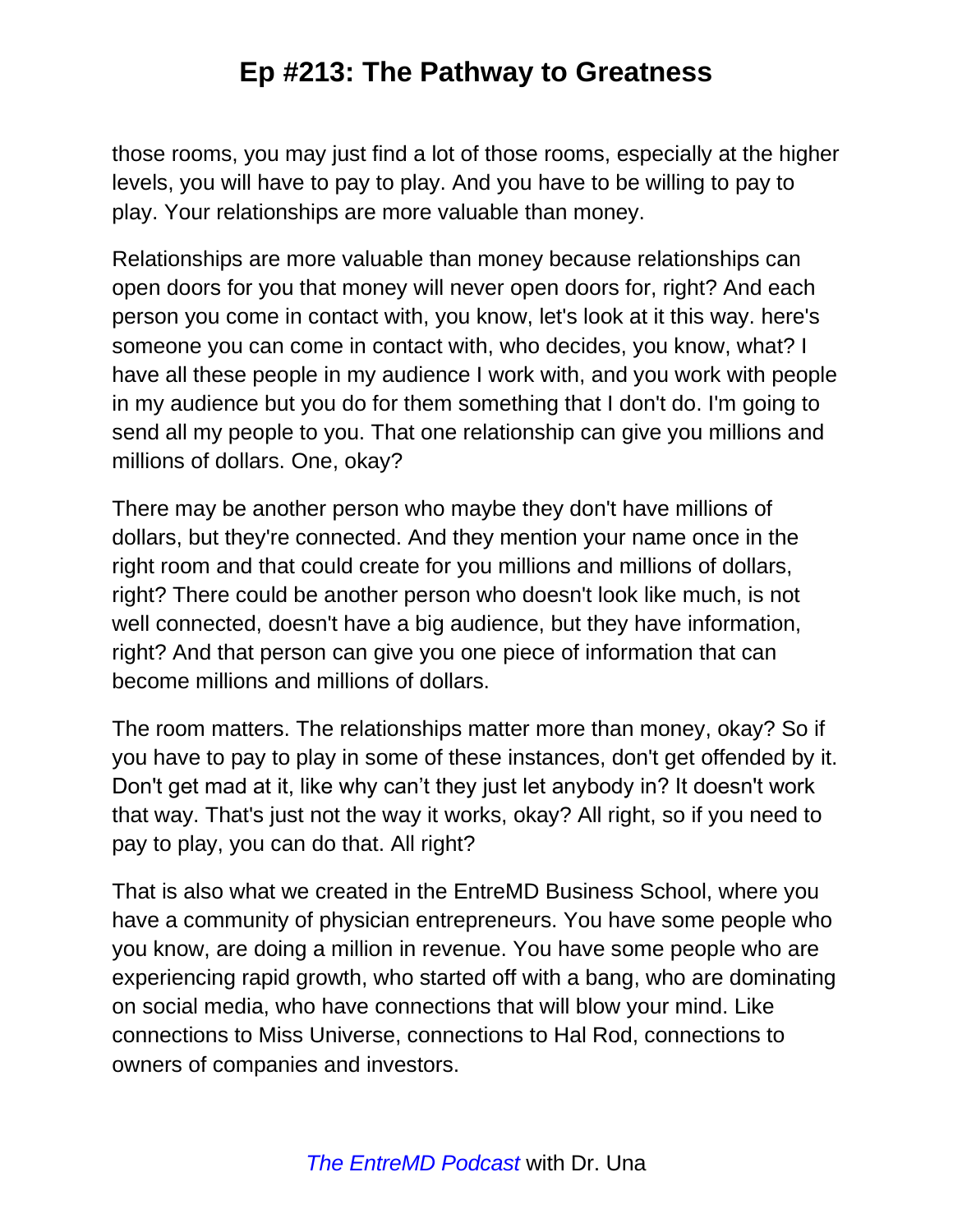When you trace it, the power of that room is unbelievable. Unbelievable, right? And so we intentionally made it that way. Because the room you're in matters. The community is almost as powerful, if not more powerful than the coaching. The Business School is built that way, okay? All right.

So that's the first thought I have about that. And if you do that, wow, okay, I'll tell you what happens afterwards. So the second thought, the second thought is you always want to be chasing a dream outside of your comfort zone. Right? You always want to have a dream that's outside of your comfort zone, something that keeps you on your toes, something that makes you do some things afraid, and all of that.

You always want to have that kind of dream there. Why? Because the comfort zone is where good things go to die, you don't want to be there. Being outside your comfort zone is what forces you to grow. It's what forces you to take on new things. It's what forces you to stay cutting edge. It's staying outside your comfort zone. So you want to chase dreams outside of your comfort zone.

And one of the things that will help you do that is being in the right room. Because, I tell the story a lot, I was at a mastermind and somebody got up and she's like, yeah, I'm thinking about selling my company. Somebody has approached me, they're offering eight figures or nine figures, I don't remember what it was. And I'm like, Wow, that's amazing. And she's like, at this stage in our business we're doing an easy million a month.

I'm like easy million a month? Right? And I had multiple businesses at the time. But I had a business that wasn't doing a million a year. And I was like if she's doing an easy million a month, I should be able to do an easy million a year. And this is not from a place of comparison, or a place of feeling inadequate if I don't have that kind of business. It's not from that.

But the thing is this, I want to live out my full potential. When I die, I want to go like I did it all. And when I say did it all, like all the things that matter to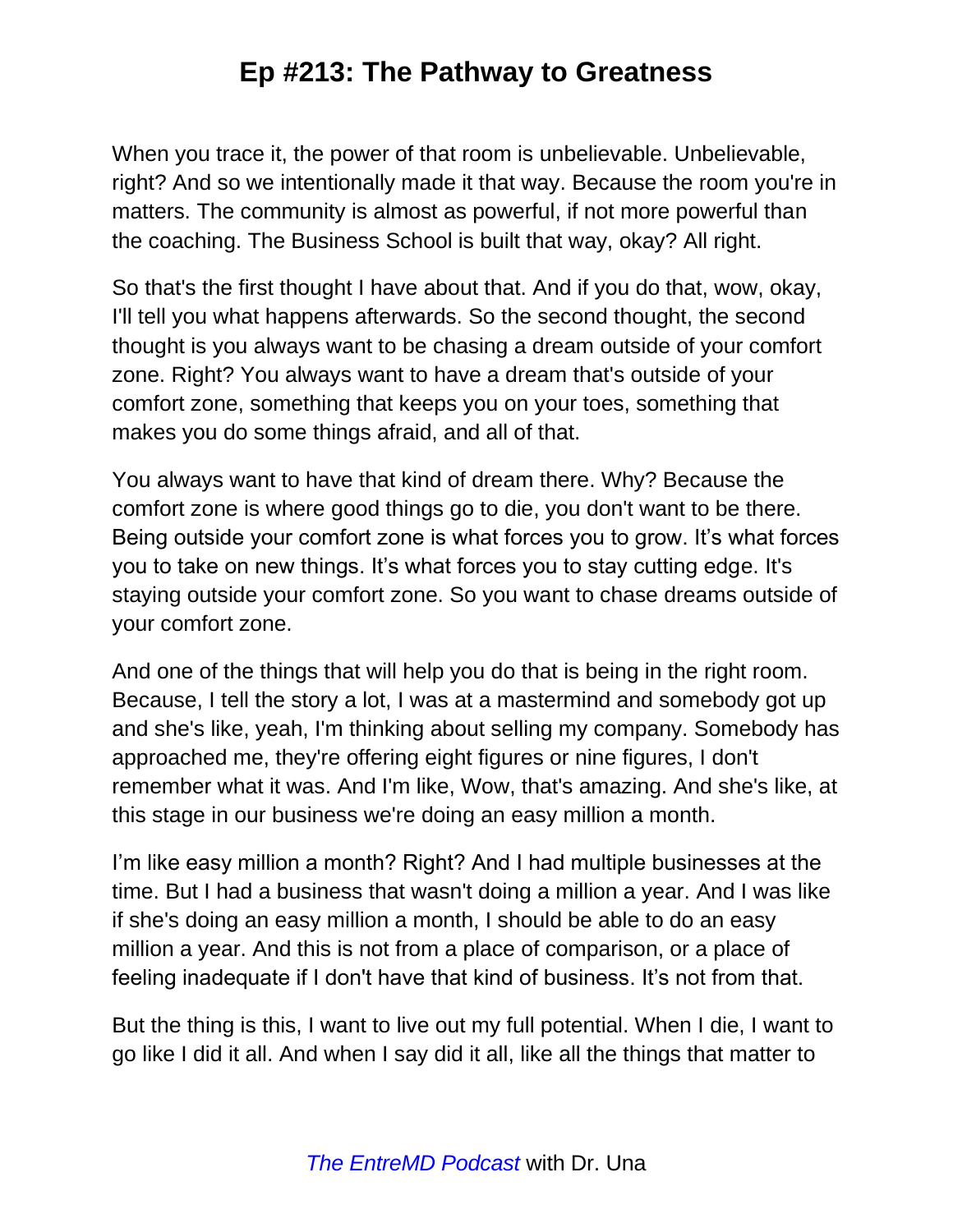me, the things I feel like I'm wired to do, right? I want to say I did it all, I did my part, boom, I'm done. I'm out of here, right?

And so I was like, so that's a stretch for me, but I'm going to embrace that stretch, right? And so when you're in those kinds of rooms, there may be dreams you've had, but you were too afraid to own them or something. But when you hear somebody else doing like 10, 20, 30 times that you're like, "Okay, girl, come on, it's not that serious. Say yes to the goal." Okay, say yes to the goal. So that's my second thought.

The third one is, you always want to be taking actions outside your comfort zone. I almost feel like I should sit here and talk about this quite a bit. So we'll see how it goes, but not doing this is what kills so many dreams, right? Because now you're in the right room, now you're willing to accept a dream that is outside of your comfort zone. But if you will not also accept actions, accept to do actions, take actions that are outside of your comfort zone, then that creates frustration because you will know what is possible, but you won't see it, right?

And so things like marketing your business on a whole new level. Doctors, unfortunately, we have a disadvantage. And that disadvantage is we do not see the connection between money and the mechanisms of creating money. Okay? Because historically what has happened is we're super smart, we went to school, we did the work, we got good grades, we graduated, we got a job, we did our job well and we got paid, right?

And so we think if we do good work, we will get money. And that is not how this happens at all. If you got paid, you got paid because somebody marketed on your behalf, somebody sold on your behalf, somebody managed the money on your behalf, and they gave you a fraction of that. Okay? That's the way that works.

And so because of that, when we go into businesses, whether we have private practices or we're coaches or whatever, we come up with this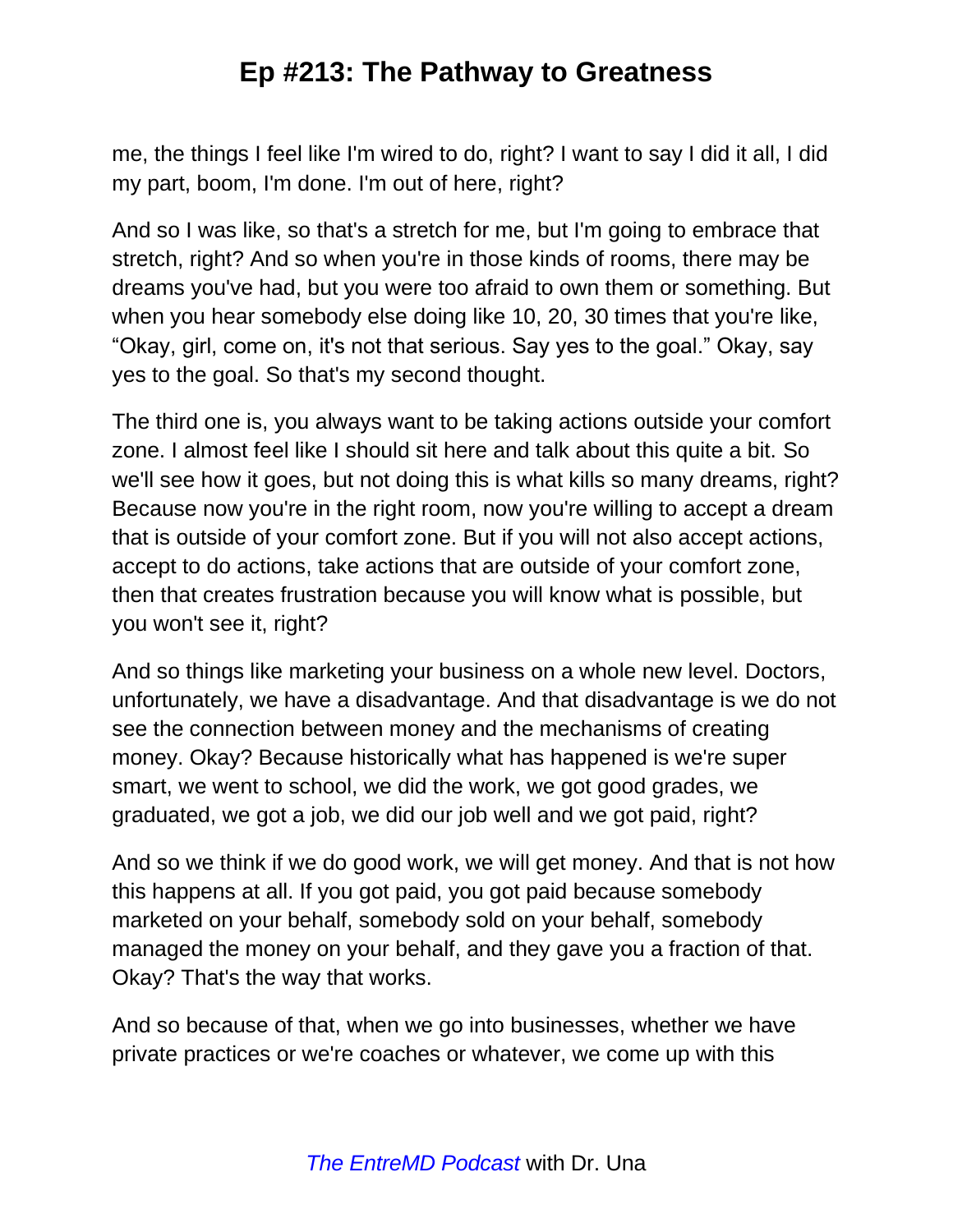conclusion that if we do a good job with our clients, then the money will take care of itself. That is not the way this works.

And so if you're going to be a person who is going to be rooms where you're slightly intimidated, you're going to chase down dreams that are outside of your comfort zone, you're also going to be a person who takes action. Especially those actions that you do not like around marketing and selling. Okay, you're going to take those actions.

And so what that means is you're like, I don't like being on social media. The question is why? Sometimes people will say I'm a private person. Well, you don't have to feature on there, your business persona can. I challenge you to go look at my social media, you see very well about my family and very little about me personally, or what I ate and all that stuff because I'm a private person.

I'm a very private person, but there's a business part of me. There's a business part of my life and that is plastered everywhere on social media. Why? Because I'm chasing my own impossible dream. I'm chasing my own dream that's outside my comfort zone. Okay? So social media, why not? Facebook Lives, why not? Videos, why not? Being a guest on podcasts, why not? Right? Why are you not doing that, right?

Selling, like the actual art of selling, the actual art of telling people come work with me and this is what the investment is, like embracing that. It's uncomfortable, yes, but that's the pathway. That's the pathway. If you want to have clients, that is the pathway, you got to get comfortable selling, right?

You got to get comfortable charging what your product or your service is worth, okay? You got to get comfortable putting yourself out there and serving your people at a high capacity. You have to get comfortable building referral sources. And so most of these things are uncomfortable for most people. And that's okay, but you still have to do it.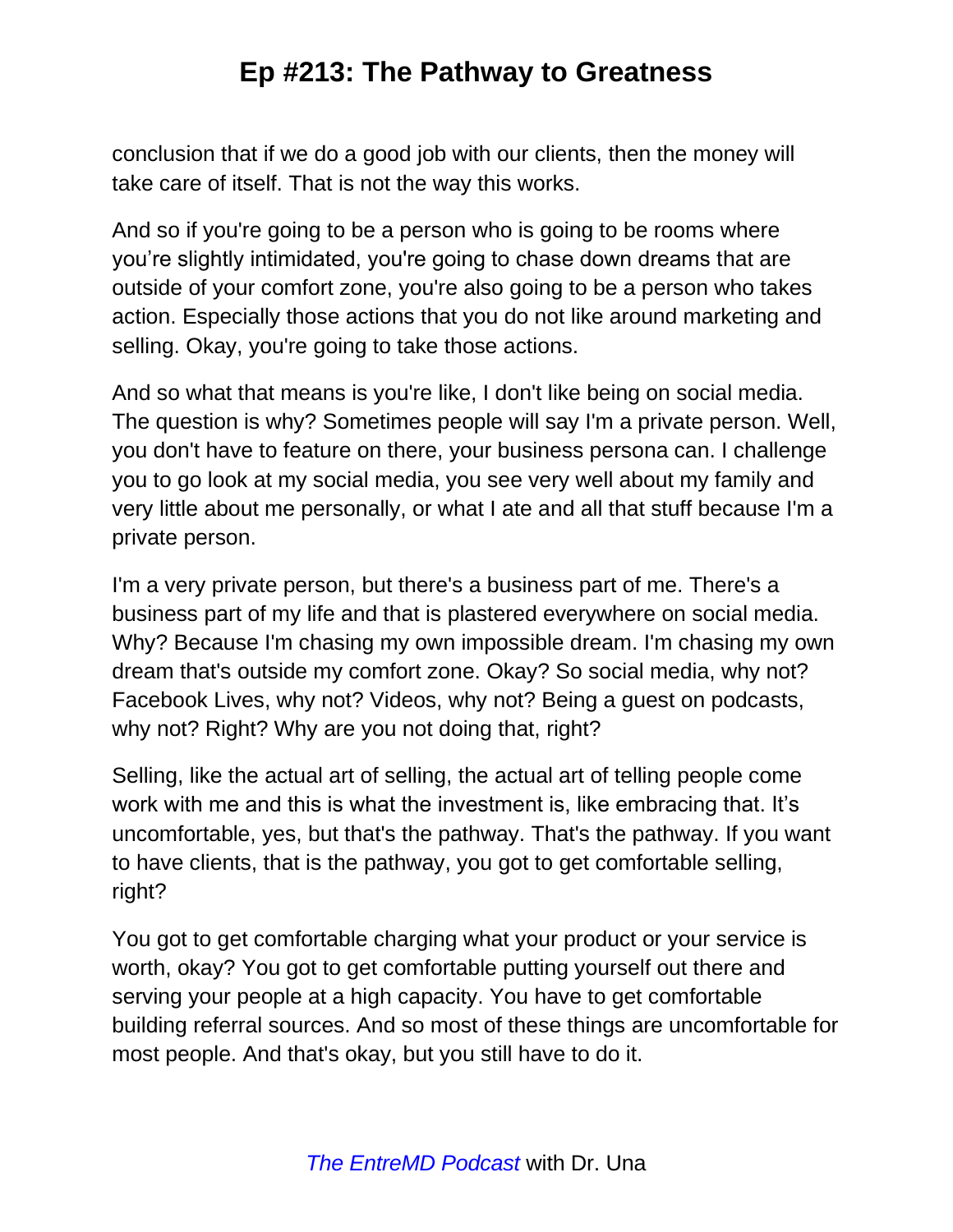Like when you were going through your medical training there were so many things that were so uncomfortable, but you did them, right? There was no talk of let me get comfortable with this, let me think about it, let me work on my mind about that. No, you did it, right? And for your business, you're going to need to do that well, if you want to chase down greatness.

Now, if you want to be mediocre, it doesn't matter, you don't have to do any of this. But if you want to be great, and the definition of great to me is becoming everything you can be. It's not becoming anybody else, it's becoming who you can be. There are things I'm wired to do, I become excellent at that, that's greatness, right?

So those are my thoughts. This is a reason why in the EntreMD Business School we have a challenge every month. And we have a challenge every month so you stay challenged, right? So you embrace things that you typically run away from. And I always warn them, I say at some point during this month you're going to feel challenged. And when you do, remember that this is a challenge. It's going to feel difficult, it's going to feel uncomfortable. But remember, it's a challenge. It's called a challenge because it's challenging.

Now, why? Why should I be in rooms where I'm slightly intimidated? Why should I chase dreams that are outside my comfort zone? Why should I take actions that are outside my comfort zone? Because if you do this, it means that you're in constant evolution. Constant evolution. It means every day you're getting better, every month you're getting better, right? And the more you do it, the more the snowball effect kicks in where even now for a smaller effort, you're getting much bigger transformations.

The thing about this evolution is you don't see it day to day, you don't see it week to week, right? But if you do this and you look back at your life after a quarter, and you look back at your life after a year, it will blow your mind. You'll start saying things like, "I love who I'm becoming." And not in a way like I know my value as an individual.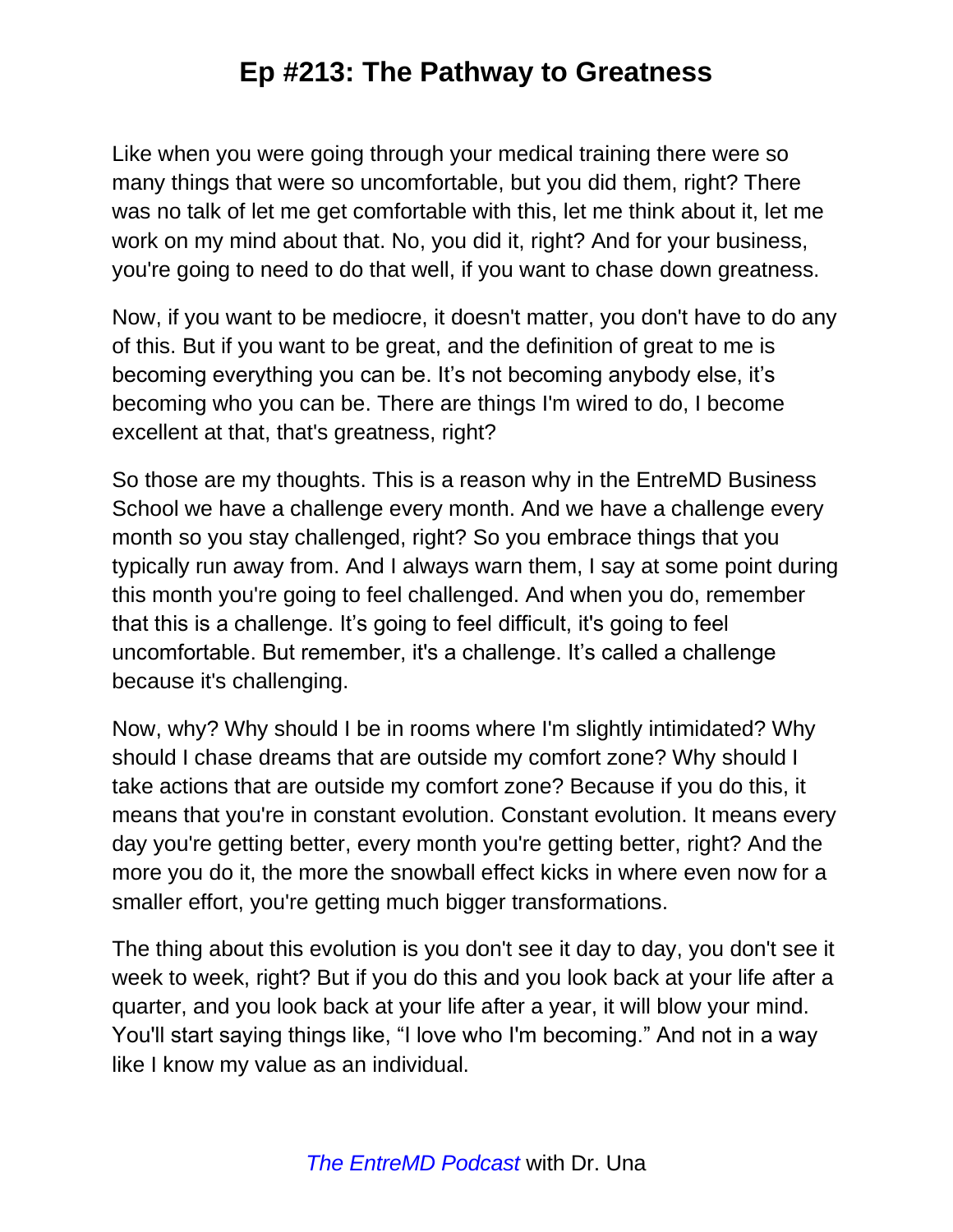This is like I'm taking on this challenge, I'm building muscle, the things that I'm able to accomplish, the impact I'm able to have in the world, the revenue I'm able to generate, the free time I'm able to create for myself, the impact this is having on my family. You're just like I love all of this.

And if you will stay on it, the difference it will make over a decade, and a decade will be here before you know it, right? The difference it will make, like I am telling you that you would go like, "Well, I had big dreams for my life, but I did not believe my life could look the way it looks." That's how good it will be. That's how good.

So my challenge to you today is to find those rooms. And when you find them, take a seat and engage. My challenge to you is find those dreams that you kind of put pause on because you don't think you can accomplish it and it's really out of reach. And maybe it's not even real, maybe it's not valid. And I want you to own them.

And those actions you've been procrastinating on, those actions that you know you should take but you just pretend you don't know because it's intimidating, I want you to embrace them. And make these three things your habits. And if you do, I am telling you at the end of a quarter, at the end of the year, at the end of the decade you'll be shocked at who you become. But you will love who you've become. Okay?

And if you're like wow, I really need to embrace this entrepreneur thing. I really need to embrace these big dreams. I really need to do this. And you want to do it in community, then one of the best rooms out there is the EntreMD Business School and you should come join us. It's entremd.com/business. You should come check it out and you should come join us, okay? Engage these three processes and it will change your life.

And so a big shout out to the lady who asked the question that provoked this episode. And if you're here and you feel like you're constantly chasing, you're constantly needed to up-level, just remember it's an amazing thing.